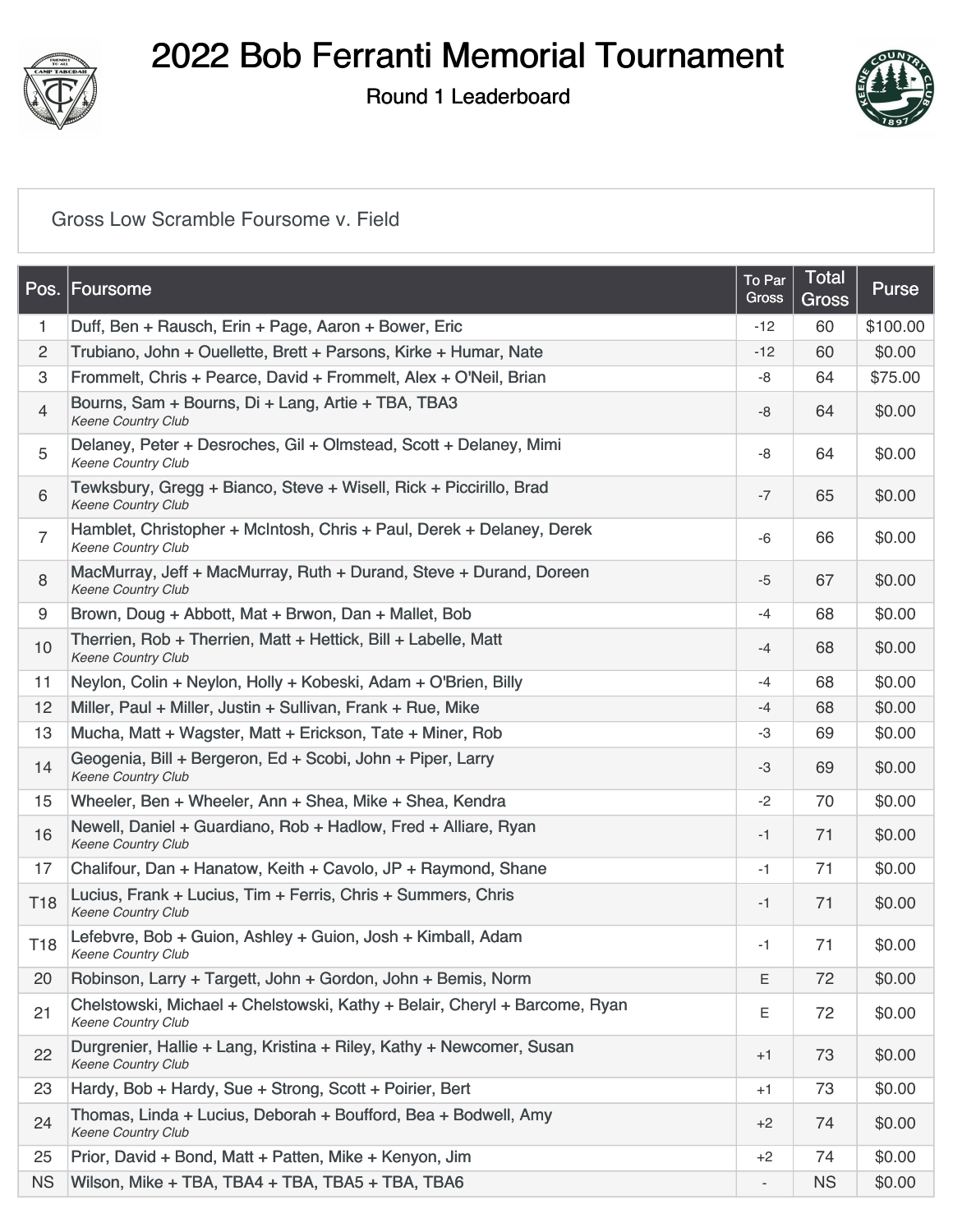

Round 1 Leaderboard



-

NS [Keeney, Group + TBA, TBA7 + TBA, TBA8 + TBD, TBA](https://static.golfgenius.com/tournaments2/details/8491859211699902417) NS NS \$0.00

Total Purse Allocated: \$175.00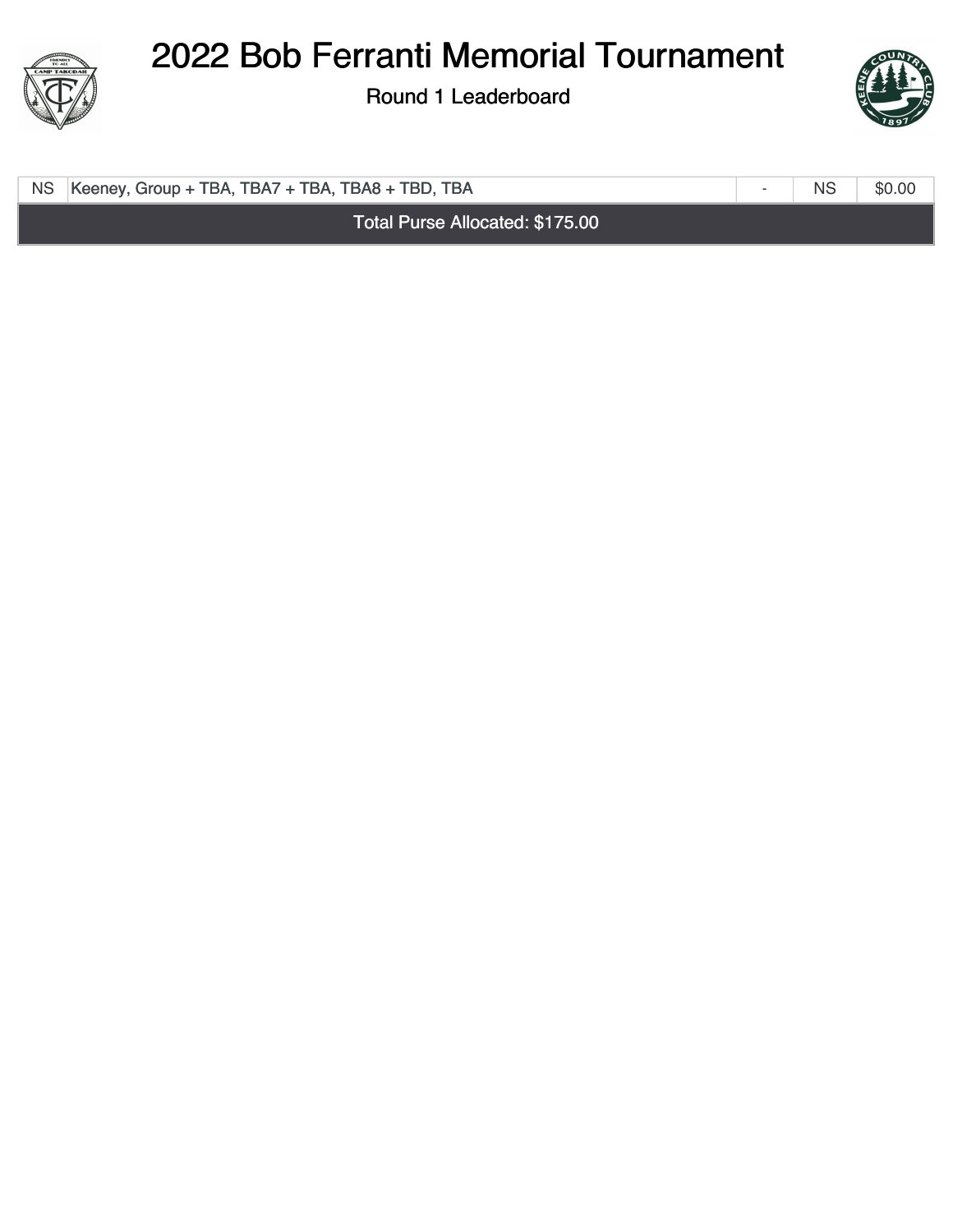

Round 1 Leaderboard



### [Net Low Scramble Foursome v. Field](https://static.golfgenius.com/v2tournaments/8485756956022167090?called_from=&round_index=1)

| Pos.                     | Foursome                                                                                         | To Par<br><b>Net</b>     | <b>Total</b><br><b>Net</b> | Purse    |
|--------------------------|--------------------------------------------------------------------------------------------------|--------------------------|----------------------------|----------|
| --                       | Duff, Ben + Rausch, Erin + Page, Aaron + Bower, Eric                                             | $-18$                    | 54                         |          |
| 1.                       | Trubiano, John + Ouellette, Brett + Parsons, Kirke + Humar, Nate                                 | $-16$                    | 56                         | \$100.00 |
| $\overline{2}$           | Delaney, Peter + Desroches, Gil + Olmstead, Scott + Delaney, Mimi<br>Keene Country Club          | -15                      | 57                         | \$75.00  |
| 3                        | Brown, Doug + Abbott, Mat + Brwon, Dan + Mallet, Bob                                             | $-14$                    | 58                         |          |
| $\qquad \qquad -$        | Frommelt, Chris + Pearce, David + Frommelt, Alex + O'Neil, Brian                                 | $-14$                    | 58                         |          |
| $\overline{4}$           | Therrien, Rob + Therrien, Matt + Hettick, Bill + Labelle, Matt<br>Keene Country Club             | $-12$                    | 60                         |          |
| $\overline{\phantom{a}}$ | Bourns, Sam + Bourns, Di + Lang, Artie + TBA, TBA3<br><b>Keene Country Club</b>                  | $-12$                    | 60                         |          |
| $\overline{\phantom{a}}$ | Hamblet, Christopher + McIntosh, Chris + Paul, Derek + Delaney, Derek<br>Keene Country Club      | $-12$                    | 60                         |          |
| 5                        | Neylon, Colin + Neylon, Holly + Kobeski, Adam + O'Brien, Billy                                   | $-11$                    | 61                         |          |
| $- -$                    | MacMurray, Jeff + MacMurray, Ruth + Durand, Steve + Durand, Doreen<br><b>Keene Country Club</b>  | $-11$                    | 61                         |          |
| $\overline{\phantom{a}}$ | Tewksbury, Gregg + Bianco, Steve + Wisell, Rick + Piccirillo, Brad<br><b>Keene Country Club</b>  | $-11$                    | 61                         |          |
| 6                        | Chelstowski, Michael + Chelstowski, Kathy + Belair, Cheryl + Barcome, Ryan<br>Keene Country Club | $-11$                    | 61                         |          |
| $\overline{7}$           | Geogenia, Bill + Bergeron, Ed + Scobi, John + Piper, Larry<br>Keene Country Club                 | $-11$                    | 61                         |          |
| 8                        | Thomas, Linda + Lucius, Deborah + Boufford, Bea + Bodwell, Amy<br><b>Keene Country Club</b>      | $-10$                    | 62                         | \$100.00 |
| $\overline{\phantom{a}}$ | Miller, Paul + Miller, Justin + Sullivan, Frank + Rue, Mike                                      | $-10$                    | 62                         |          |
| $\overline{\phantom{a}}$ | Wheeler, Ben + Wheeler, Ann + Shea, Mike + Shea, Kendra                                          | $-10$                    | 62                         |          |
| $9\,$                    | Robinson, Larry + Targett, John + Gordon, John + Bemis, Norm                                     | -9                       | 63                         |          |
| 10                       | Chalifour, Dan + Hanatow, Keith + Cavolo, JP + Raymond, Shane                                    | -9                       | 63                         |          |
| $\overline{\phantom{a}}$ | Mucha, Matt + Wagster, Matt + Erickson, Tate + Miner, Rob                                        | -9                       | 63                         |          |
| --                       | Lucius, Frank + Lucius, Tim + Ferris, Chris + Summers, Chris<br><b>Keene Country Club</b>        | -9                       | 63                         |          |
| 11                       | Durgrenier, Hallie + Lang, Kristina + Riley, Kathy + Newcomer, Susan<br>Keene Country Club       | -9                       | 63                         |          |
| --                       | Newell, Daniel + Guardiano, Rob + Hadlow, Fred + Alliare, Ryan<br>Keene Country Club             | -8                       | 64                         |          |
| ÷                        | Lefebvre, Bob + Guion, Ashley + Guion, Josh + Kimball, Adam<br>Keene Country Club                | -8                       | 64                         |          |
| 12                       | Prior, David + Bond, Matt + Patten, Mike + Kenyon, Jim                                           | $-7$                     | 65                         |          |
| $\qquad \qquad -$        | Hardy, Bob + Hardy, Sue + Strong, Scott + Poirier, Bert                                          | -6                       | 66                         |          |
| T13                      | Wilson, Mike + TBA, TBA4 + TBA, TBA5 + TBA, TBA6                                                 | $\overline{\phantom{a}}$ | <b>NS</b>                  |          |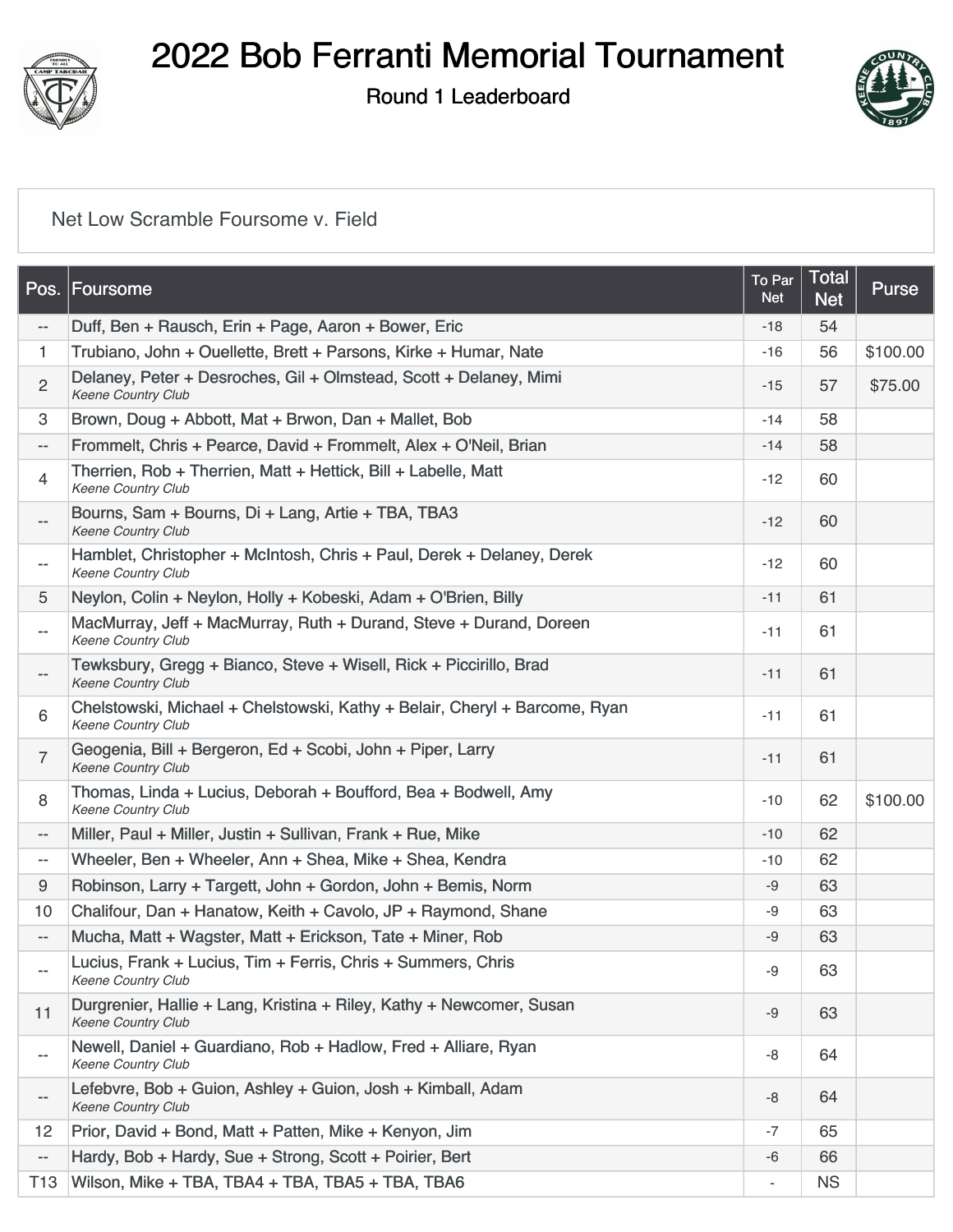

Round 1 Leaderboard



T13 [Keeney, Group + TBA, TBA7 + TBA, TBA8 + TBD, TBA](https://static.golfgenius.com/tournaments2/details/8491859305887193068) NS

Total Purse Allocated: \$275.00



-